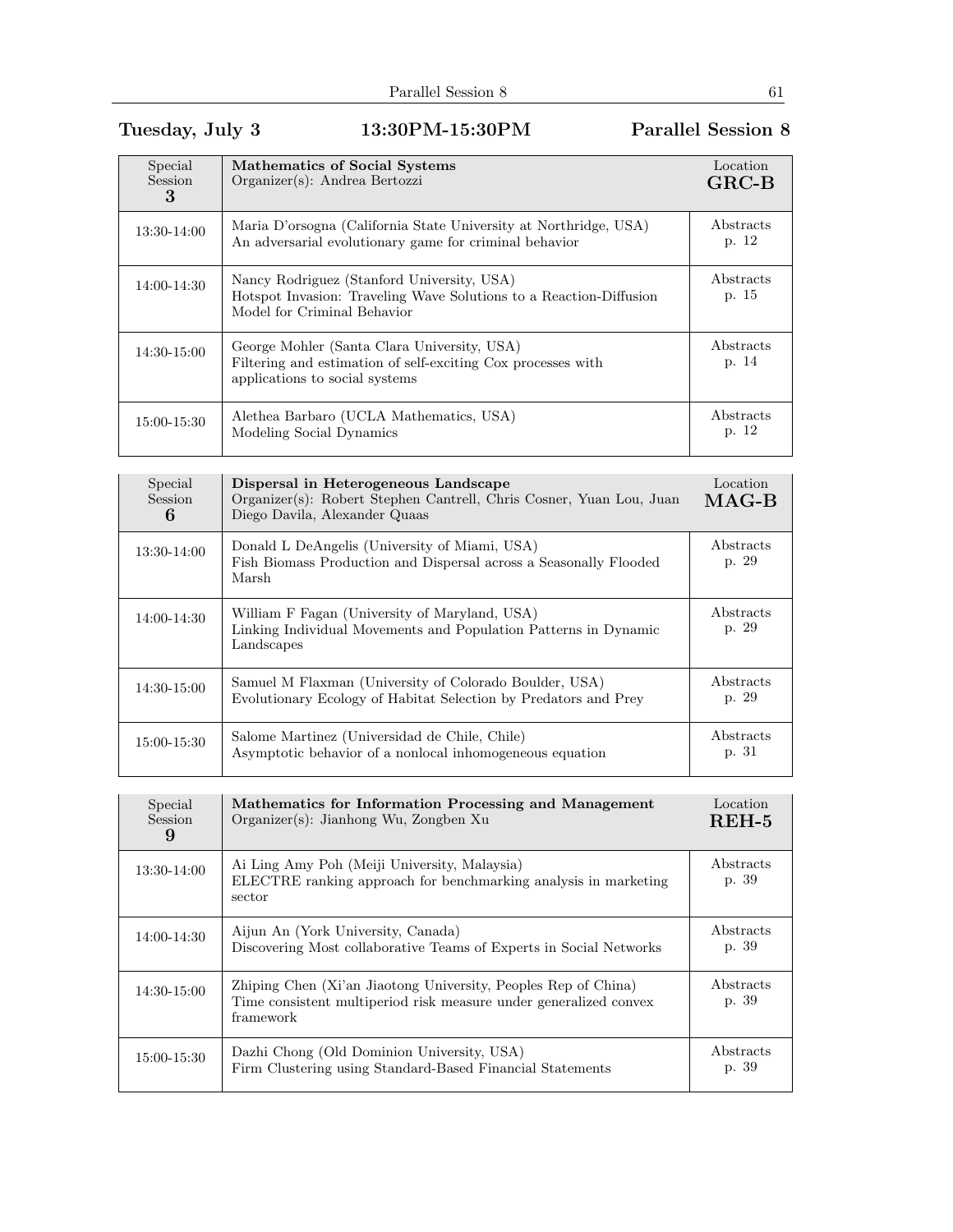| Special<br><b>Session</b><br>10 | Computational and Nonautonomous Dynamics<br>Organizer(s): Michael Dellnitz, Oliver Junge, Stefan Siegmund                                             | Location<br>$GRC-A$ |
|---------------------------------|-------------------------------------------------------------------------------------------------------------------------------------------------------|---------------------|
| 13:30-14:00                     | Matthew West (University of Illinois at Urbana-Champaign, USA)<br>Multiscale time evolution for Markov jump particle systems                          | Abstracts<br>p. 47  |
| 14:00-14:30                     | Lee DeVille (University of Illinois, USA)<br>Multiscaling and Coarse-graining for Coagulation Processes in High<br>Dimension                          | Abstracts<br>p. 43  |
| 14:30-15:00                     | Eric Darve (Stanford, USA)<br>Macro-state models for protein modeling                                                                                 | Abstracts<br>p. 43  |
| 15:00-15:30                     | Sina Ober-Blobaum (University of Paderborn, Germany)<br>On the development and analysis of variational integrators for<br>multirate dynamical systems | Abstracts<br>p. 45  |

| Special<br>Session<br>12 | Singular Perturbations and Boundary Layer Theory<br>Organizer(s): Makram Hamouda, Chang-Yeol Jung, Roger Temam                                    | Location<br>$REH-6$ |
|--------------------------|---------------------------------------------------------------------------------------------------------------------------------------------------|---------------------|
| 13:30-14:00              | Roger Temam (Indiana University, USA)<br>Convection-diffusion equation with small viscosity in a circle                                           | Abstracts<br>p. 54  |
| 14:00-14:30              | Chang-Yeol Jung (UNIST, Korea)<br>Singularly perturbed convection-diffusion equations on a circle domain                                          | Abstracts<br>p. 53  |
| 14:30-15:00              | Fernanda F Cipriano (GFM-UL and FCT New University of Lisbon,<br>Portugal)<br>Boundary layer problem: Navier-Stokes equations and Euler equations | Abstracts<br>p. 52  |
| 15:00-15:30              | Tuoc V Phan (University of Tennessee, USA)<br>Navier-Stokes Equations in Critical Spaces: Existence and Stability of<br>Steady State Solutions    | Abstracts<br>p. 53  |

| Special<br>Session<br>15 | Nonlinear Evolution Equations, Inclusions and Related Topics<br>Organizer(s): Mitsuharu Otani, Tohru Ozawa, N. U. Ahmed, S.<br>Migorski, I. I. Vrabie | Location<br>$GRC-G$ |
|--------------------------|-------------------------------------------------------------------------------------------------------------------------------------------------------|---------------------|
| 13:30-14:00              | Michinori Ishiwata (Fukushima University, Japan)<br>Variational problems associated with Trudinger-Moser inequalities in<br>unbounded domains         | Abstracts<br>p. 68  |
| 14:00-14:30              | Yusuke Yamauchi (Waseda University, Japan)<br>Life span of positive solutions for a semilinear heat equation with<br>non-decaying initial data        | Abstracts<br>p. 72  |
| 14:30-15:00              | Junichi Harada (Waseda University, Japan)<br>Asymptotic behavior of blow-up solutions for the heat equations with<br>nonlinear boundary conditions    | Abstracts<br>p. 67  |
| 15:00-15:30              | Joep Evers (Eindhoven University of Technology, Netherlands)<br>Leadership in crowd dynamics: modelling via two-scale interactions                    | Abstracts<br>p. 67  |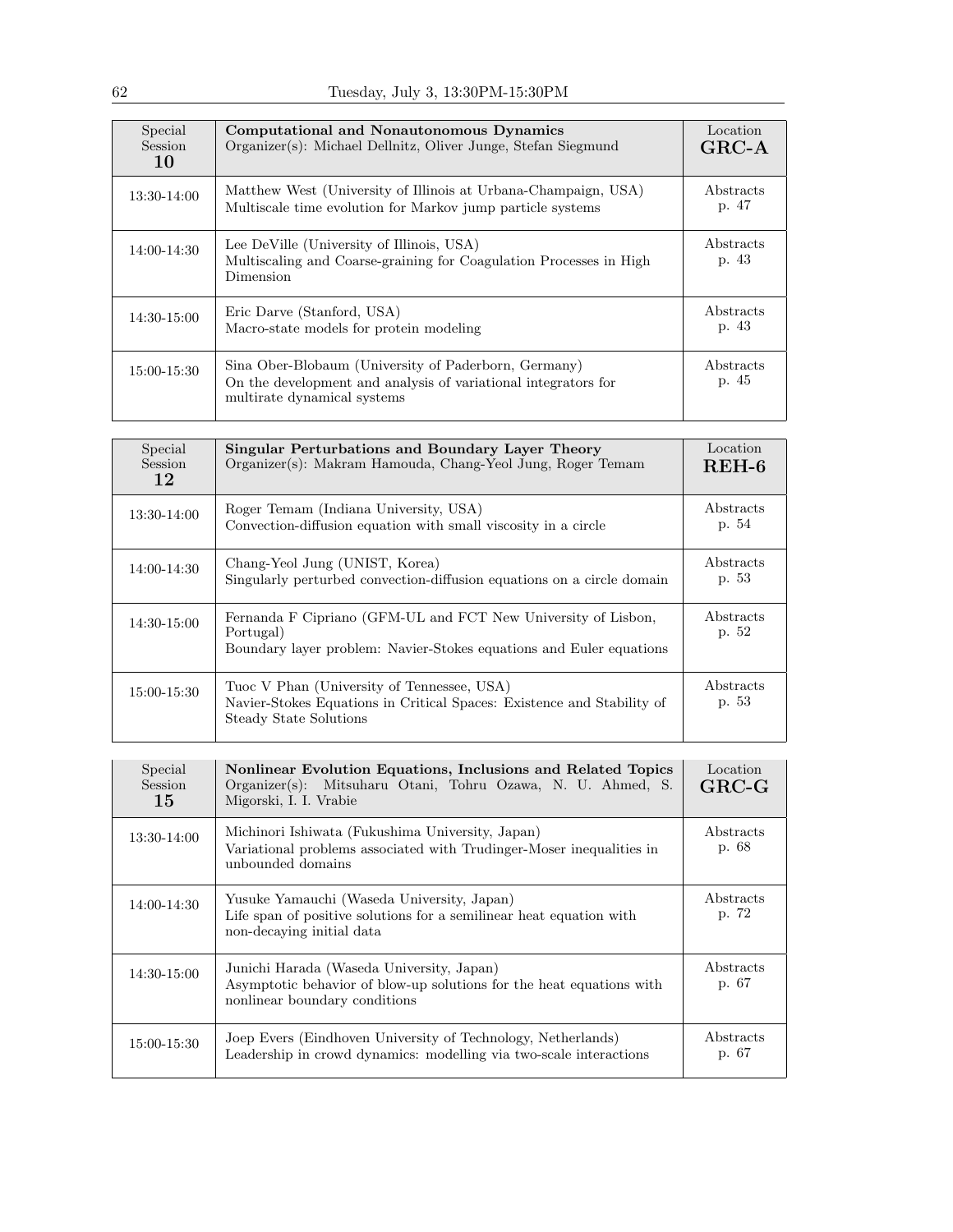| Special<br><b>Session</b><br>17 | <b>Singular Perturbations</b><br>Organizer(s): Freddy Dumortier, Peter De Maesschalck, Martin Wech-<br>selberger                                          | Location<br>$GRC-I$ |
|---------------------------------|-----------------------------------------------------------------------------------------------------------------------------------------------------------|---------------------|
| 13:30-14:00                     | Anna R Ghazaryan (Miami University, USA)<br>Gasless combustion fronts with heat loss                                                                      | Abstracts<br>p. 79  |
| 14:00-14:30                     | Emily P Harvey (Montana State University, USA)<br>Using geometric singular perturbation techniques to analyse models of<br>intracellular calcium dynamics | Abstracts<br>p. 79  |
| 14:30-15:00                     | Alexandre Vidal (University of Evry, France)<br>Mixed-Mode Oscillations in a multiple time scale phantom bursting<br>system                               | Abstracts<br>p. 80  |
| 15:00-15:30                     | Andrey Shilnikov (GSU, USA)<br>Interval mappings for slow-fast models of neurons                                                                          | Abstracts<br>p. 80  |

| Special<br><b>Session</b><br>18 | Qualitative Theory of Evolutionary Equation and its Applica-<br>tion<br>Organizer(s): Xiaojie Hou, Yi Li, Wei-Ming Ni, YuanWei Qi, Yaping<br>Wu | Location<br><b>PAL-D</b> |
|---------------------------------|-------------------------------------------------------------------------------------------------------------------------------------------------|--------------------------|
| 13:30-14:00                     | Yuanwei Qi (UCF, USA)<br>Traveling Waves of Thermal Diffusivity System-Existence and Stability                                                  | Abstracts<br>p. 82       |
| 14:00-14:30                     | Zhisheng Shuai (University of Victoria, Canada)<br>A Graph-Theoretic Approach to Global Stability Problems in Some<br>Discrete Diffusion Models | Abstracts<br>p. 83       |
| 14:30-15:00                     | Joaquin Rivera (Colgate University, USA)<br>Spreading Speed, Traveling Waves and Linear Determinacy for STDs<br>Models                          | Abstracts<br>p. 82       |
| 15:00-15:30                     | Yi Li (Wright State University and Xi'an Jiaotong University, USA)<br>Multiple Solutions to an Elliptic Problem Related to Vortex Pairs         | Abstracts<br>p. 82       |

| Special<br><b>Session</b><br>21 | <b>Dynamical Systems and Spectral Theory</b><br>Organizer(s): David Damanik                                        | Location<br>$REH-2$ |
|---------------------------------|--------------------------------------------------------------------------------------------------------------------|---------------------|
| 13:30-14:00                     | Anton Gorodetski (UC Irvine, USA)<br>Properties of the IDS of the Fibonacci Hamiltonian                            | Abstracts<br>p. 92  |
| 14:00-14:30                     | William Yessen (UC Irvine, USA)<br>Spectral analysis of tridiagonal Fibonacci Hamiltonians                         | Abstracts<br>p. 94  |
| $14:30-15:00$                   | Roberta Fabbri (Universita' di Firenze, Italy)<br>Spectral properties for the quasi-periodic Schroedinger equation | Abstracts<br>p. 92  |
| $15:00 - 15:30$                 | Helge Krueger (Caltech, USA)<br>Recent developments for skew-shiftSchroedinger operators                           | Abstracts<br>p. 93  |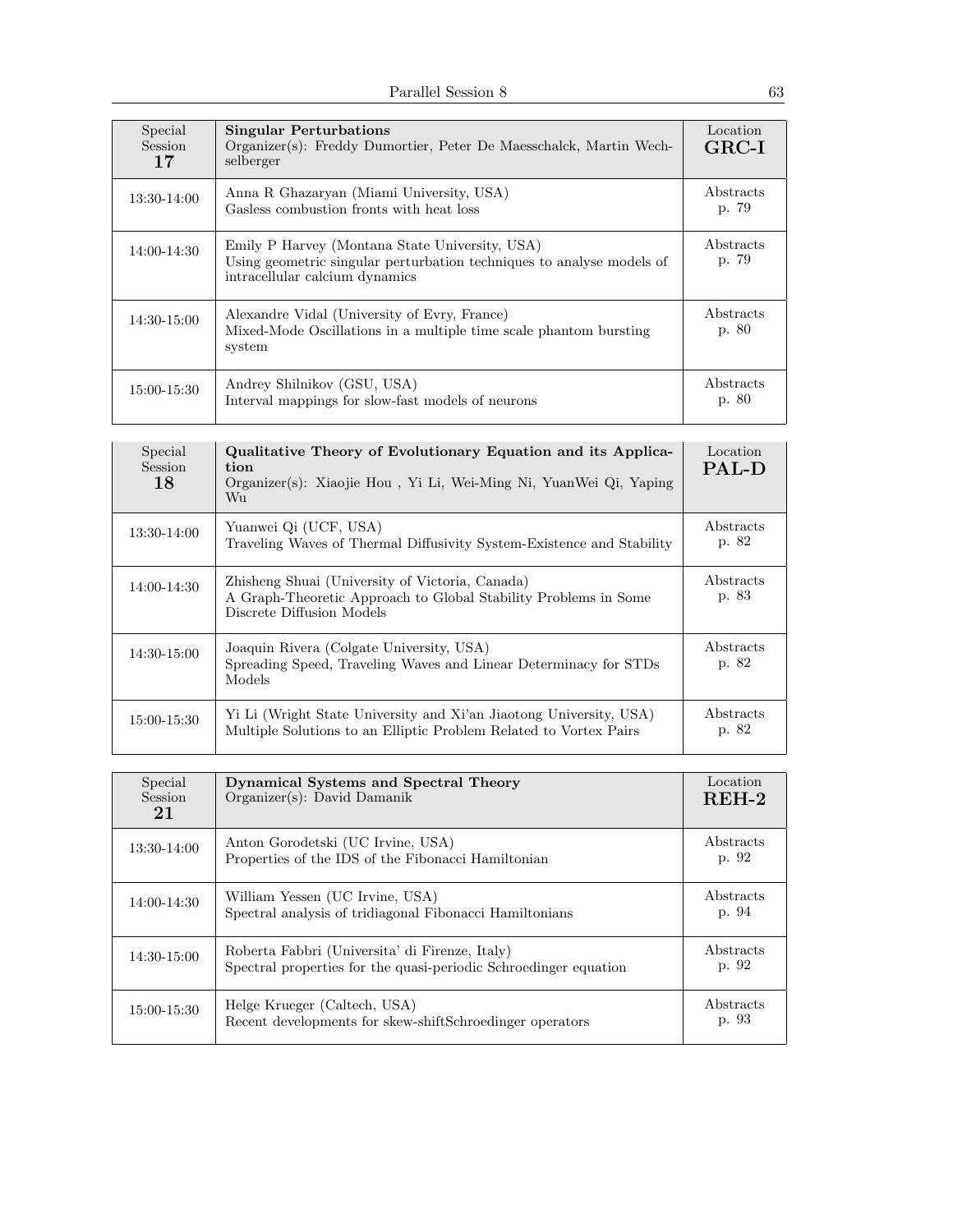| Special<br><b>Session</b><br>22 | Topological and Variational Methods for Boundary Value<br>Problems<br>Organizer(s): John R. Graef, Lingju Kong, Bo Yang                                 | Location<br>$REH-1$ |
|---------------------------------|---------------------------------------------------------------------------------------------------------------------------------------------------------|---------------------|
| 13:30-14:00                     | Jesus Rodriguez (North Carolina State Univerity, USA)<br>Existence Analysis for Nonlocal Sturm-Liouville Boundary Value<br>Problems                     | Abstracts<br>p. 98  |
| 14:00-14:30                     | Joseph Paullet (Penn State Erie, USA)<br>Boundary value problems governing fluid flow and heat transfer over<br>an unsteady stretching sheet            | Abstracts<br>p. 98  |
| 14:30-15:00                     | Jeffrey W Lyons (Texas A&M University - Corpus Christi, USA)<br>Boundary Data Smoothness for Solutions of nth Order Nonlocal<br>Boundary Value Problems | Abstracts<br>p. 97  |
| 15:00-15:30                     | Pengfei Yuan (Sichuan University, Peoples Rep of China)<br>New periodic solutions for N-body-type problems with prescribed<br>energies                  | Abstracts<br>p. 99  |

| Special<br>Session<br>26 | <b>Qualitative Aspects of Nonlinear Boundary Value Problems</b><br>Organizer(s): Marta Garcia-Huidobro, Raul Manasevich, James Ward                     | Location<br>$REH-7$ |
|--------------------------|---------------------------------------------------------------------------------------------------------------------------------------------------------|---------------------|
| 13:30-14:00              | Alberto Montero (P. Universidad Católica de Chile, Chile)<br>On the energy of the current vector of a complex valued function in $\mathbb{R}^3$         | Abstracts<br>p. 118 |
| 14:00-14:30              | Ricardo Enguiça (Centro de Matematica e Aplicacoes Fundamentais,<br>Portugal)<br>Nonlocal maximum principles and applications                           | Abstracts<br>p. 117 |
| $14:30-15:00$            | Ignacio Guerra (Universidad de Santiago de Chile, Chile)<br>Solutions for a semilinear elliptic equation in dimension two with<br>supercritical growth. | Abstracts<br>p. 118 |
| 15:00-15:30              | Mariel Saez (Pontificia Universidad Catolica, Chile)<br>Hyperbolic fractional Laplacian                                                                 | Abstracts<br>p. 119 |

| Special<br>Session<br>27 | <b>Transport Barriers in Dynamical Systems</b><br>Organizer(s): George Haller, Wenbo Tang                                               | Location<br>REH-8   |
|--------------------------|-----------------------------------------------------------------------------------------------------------------------------------------|---------------------|
| 13:30-14:00              | Shawn Shadden (IIT, USA)<br>Maximal stretching surfaces as potential plate let activation pathways                                      | Abstracts<br>p. 123 |
| 14:00-14:30              | Melissa A Green (Syracuse University, USA)<br>Using LCS to study the transition vortex shedding on a cylinder in<br>cross-flow          | Abstracts<br>p. 121 |
| 14:30-15:00              | Amir BozorgMagham (Virginia Tech University, USA)<br>Lagrangian coherent structures, biological invasions, and limits of<br>forecasting | Abstracts<br>p. 120 |
| 15:00-15:30              | Emily Shuckburgh (British Antarctic Survey, England)<br>Mapping unstable manifolds using floats in a Southern Ocean field<br>campaign   | Abstracts<br>p. 123 |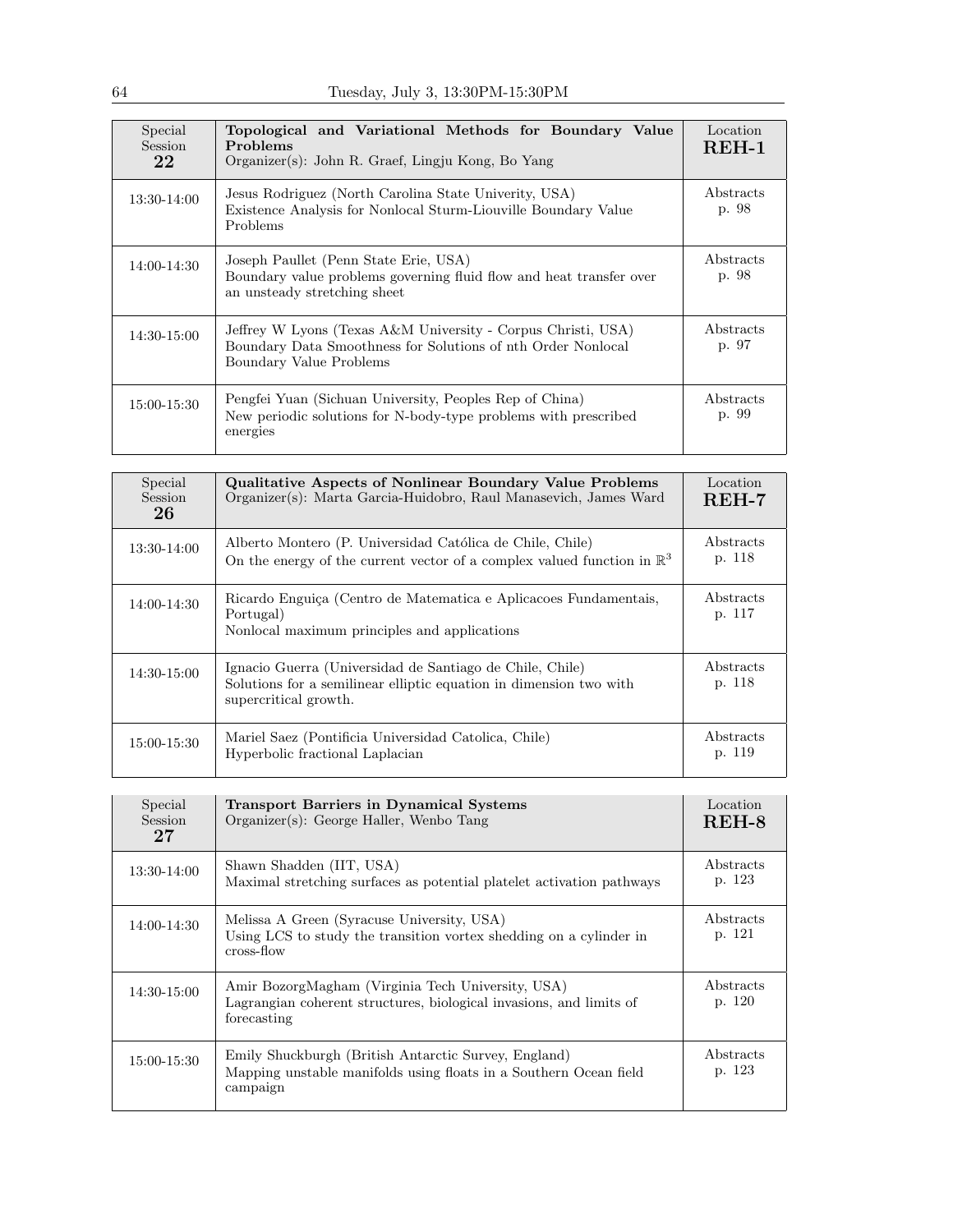| Special<br>Session<br>29 | Self-organized Behavior of Nonlinear Elliptic Equations and<br>Pattern Formation of Strongly Interacting Systems<br>Organizer(s): Susanna Terracini, Jun-cheng Wei | Location<br>$GRC-H$ |
|--------------------------|--------------------------------------------------------------------------------------------------------------------------------------------------------------------|---------------------|
| 13:30-14:00              | Nicholas D Brubaker (University of Delaware, USA)<br>On a prescribed mean curvature equation in modeling MEMS                                                      | Abstracts<br>p. 129 |
| 14:00-14:30              | Juan Davila (Universidad de Chile, Chile)<br>Solutions with point singularities for a MEMS equation with fringing<br>field                                         | Abstracts<br>p. 129 |
| 14:30-15:00              | Veronica Felli (University of Milano-Bicocca, Italy)<br>Singularity of eigenfunctions at the junction of shrinking tubes                                           | Abstracts<br>p. 129 |
| 15:00-15:30              | Ignacio Guerra (Universidad de Santiago de Chile, Chile)<br>Solutions for a semilinear elliptic equations involving critical exponents.                            | Abstracts<br>p. 130 |

| Special<br><b>Session</b><br>33 | Nonlinear Elliptic and Parabolic Problems in Mathematical<br><b>Sciences</b><br>Organizer(s): Yoshihisa Morita, Junping Shi            | Location<br>$REH-9$ |
|---------------------------------|----------------------------------------------------------------------------------------------------------------------------------------|---------------------|
| 13:30-14:00                     | Arnd Scheel (University of Minnesota, USA)<br>Wavenumber selection in closed reaction-diffusion systems                                | Abstracts<br>p. 149 |
| 14:00-14:30                     | Yoshihisa Morita (Ryukoku University, Japan)<br>Gradient-like property of a reaction-diffusion system with mass<br>conservation        | Abstracts<br>p. 148 |
| $14:30-15:00$                   | Hirokazu Ninomiya (Meiji University, Japan)<br>Diffusion-induced blowup and bifurcation from infinity of<br>reaction-diffusion systems | Abstracts<br>p. 148 |
| 15:00-15:30                     | Yoshihito Oshita (Okayama University, Japan)<br>Dynamics for an evolution equation describing micro phase separation                   | Abstracts<br>p. 149 |

| Special<br><b>Session</b><br>34 | Multi-phase Flows in Porous Media and Related Systems<br>Organizer(s): David Ambrose, Xiaoming Wang, Steven Wise                 | Location<br>$MAG-A$ |
|---------------------------------|----------------------------------------------------------------------------------------------------------------------------------|---------------------|
| 13:30-14:00                     | Shuwang Li (Illinois Instaitute of Technology, USA)<br>A rescaling scheme and its applications to free boundary problems         | Abstracts<br>p. 153 |
| 14:00-14:30                     | Mark Sussman (Florida State University, USA)<br>A Coupled Level Set-Moment of Fluid Method for Incompressible<br>Two-Phase Flows | Abstracts<br>p. 154 |
| 14:30-15:00                     | David M Ambrose (Drexel University, USA)<br>Removing the stiffness from 3D interfacial flow with surface tension                 | Abstracts<br>p. 152 |
| 15:00-15:30                     | Michael Siegel (NJIT, USA)<br>A nonstiff boundary integral method for 3D interfacial flow with<br>surface tension                | Abstracts<br>p. 154 |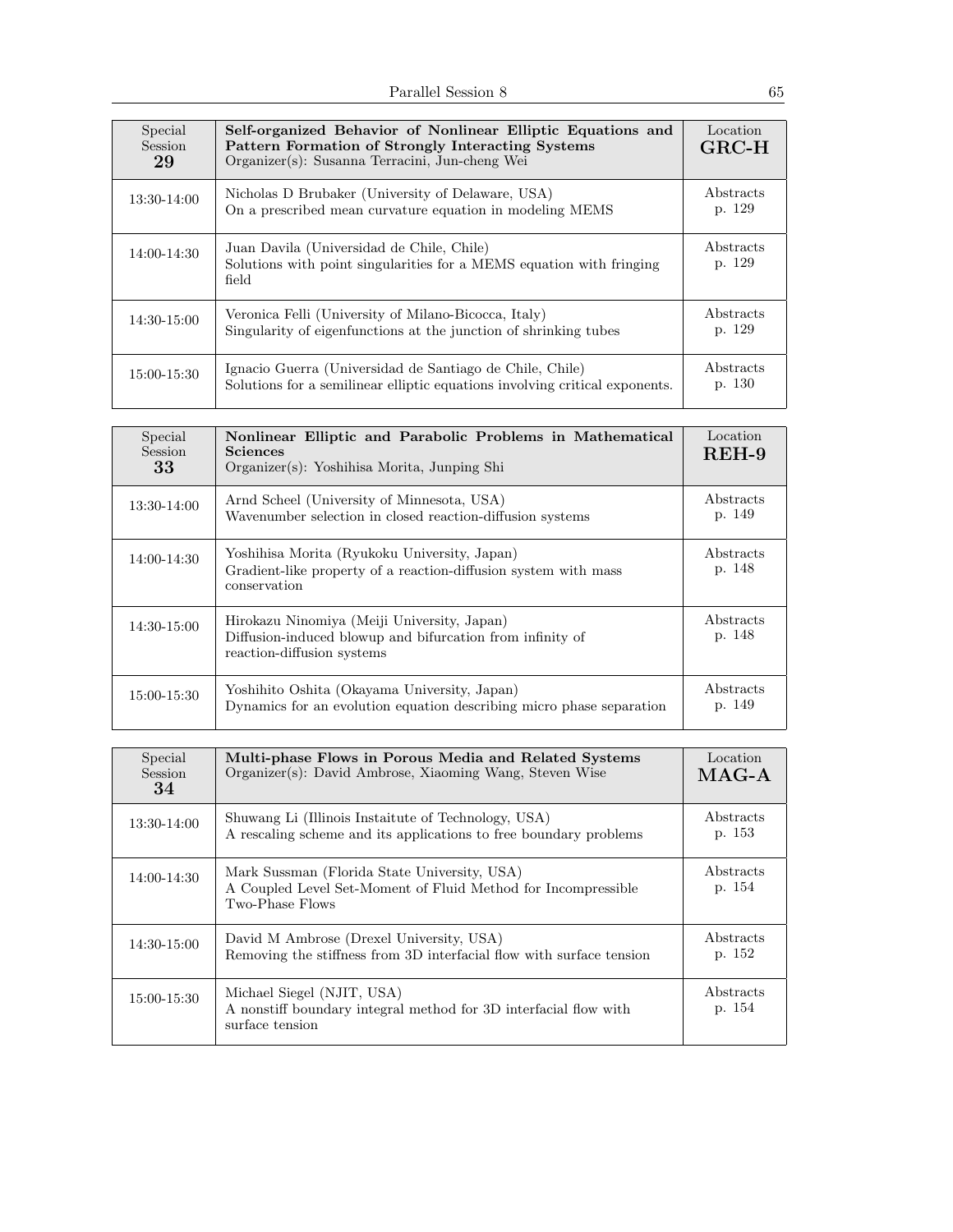| Special<br><b>Session</b><br>38 | <b>Bifurcations and Asymptotic Analysis of Solutions of Nonlinear</b><br>Models<br>Organizer(s): Jann-Long Chern, Yoshio Yamada, Shoji Yotsutani                       | Location<br>PAL-A   |
|---------------------------------|------------------------------------------------------------------------------------------------------------------------------------------------------------------------|---------------------|
| 13:30-14:00                     | Minoru Murai (Ryukoku University, Japan)<br>Structure and blow up phenomena for plane closed elastic curves                                                            | Abstracts<br>p. 167 |
| 14:00-14:30                     | Yoshitsugu Kabeya (Osaka Prefecture University, Japan)<br>Structures of positive solutions to nonlinear elliptic equations on the<br>hyperbolic space                  | Abstracts<br>p. 167 |
| 14:30-15:00                     | Soohyun Bae (Hanbat National University, Korea)<br>On positive solutions of semilinear elliptic equations with supercritical<br>exponent                               | Abstracts<br>p. 166 |
| 15:00-15:30                     | Yong-Li Tang (National Center for Theoretical Sciences, Taiwan)<br>Structural analysis of solutions to nonlinear systems of elliptic partial<br>differential equations | Abstracts<br>p. 168 |

| Special<br><b>Session</b><br>41 | New Developments in Qualitative Behavior of Evolutionary<br><b>PDEs</b><br>Organizer(s): Ryo Ikehata, Grozdena Todorova                                                           | Location<br>PAL-CC  |
|---------------------------------|-----------------------------------------------------------------------------------------------------------------------------------------------------------------------------------|---------------------|
| 13:30-14:00                     | Hiroyuki Takamura (Future University Hakodate, Japan)<br>The final problem on the optimality of the general theory for nonlinear<br>wave equations and related topics.            | Abstracts<br>p. 175 |
| 14:00-14:30                     | Petronela Radu (University of Nebraska-Lincoln, USA)<br>Existence and blow-up of solutions for nonlinear wave equations                                                           | Abstracts<br>p. 175 |
| 14:30-15:00                     | Hideo Kubo (Tohoku University, Japan)<br>Global existence for critical nonlinear massless Dirac equations with<br>null structure in 3D                                            | Abstracts<br>p. 174 |
| 15:00-15:30                     | Hideo Nakazawa (Chiba Institute of Technology, Japan)<br>Uniform resolvent estimates for Helmholtz equation in an exterior<br>domain and their application to scattering problems | Abstracts<br>p. 175 |

| Special<br>Session<br>42 | Global or/and Blowup Solutions for Nonlinear Evolution Equa-<br>tions and Their Applications<br>Organizer(s): George Chen, Ming Mei                                                            | Location<br>$REH-4$ |
|--------------------------|------------------------------------------------------------------------------------------------------------------------------------------------------------------------------------------------|---------------------|
| 13:30-14:00              | Priyanjana Dharmawardane (Kyushu University, Japan)<br>Decay property of regualrity-loss type for quasi-linear hyperbolic<br>systems of viscoelasticity                                        | Abstracts<br>p. 177 |
| 14:00-14:30              | Seiro Omata (Kanazawa University, Japan)<br>Mathematical and computational aspects of problems involving<br>adhesion, detachment, and collision                                                | Abstracts<br>p. 180 |
| 14:30-15:00              | Zhixian Yu (University of Shanghai for Technology and Science,<br>Peoples Rep of China)<br>Existence of monotone traveling waves for a delayed non-monotone<br>population model on 1-D lattice | Abstracts<br>p. 182 |
| 15:00-15:30              | Fengxin Chen (University of Texas at San Antonio, USA)<br>Structure of Principal Eigenvectors and Genetic Diversity                                                                            | Abstracts<br>p. 177 |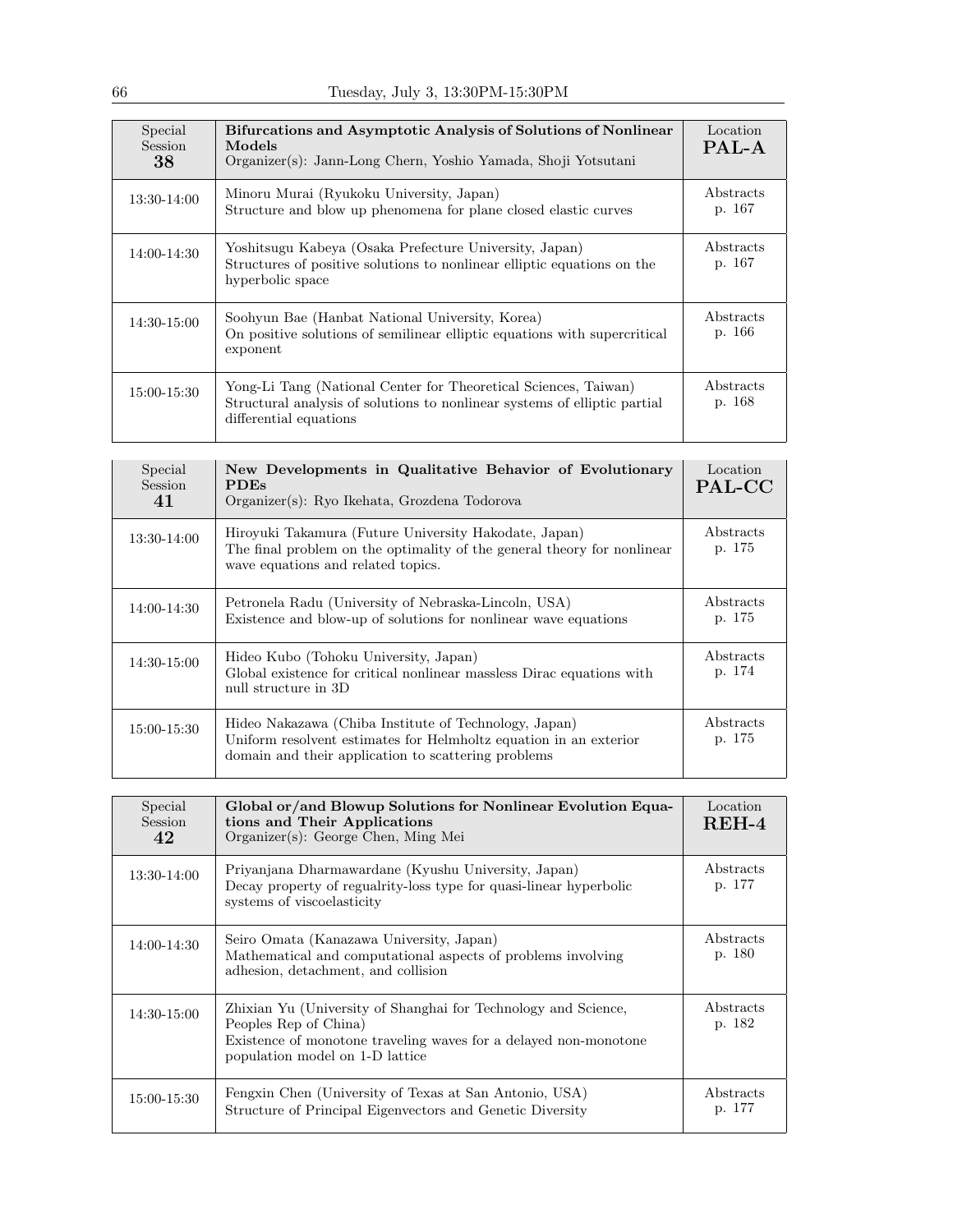| Special<br><b>Session</b><br>48 | <b>Nonlinear Evolution Equations</b><br>Organizer(s): Alex Himonas, Gerson Petronilho                                                                      | Location<br>POI-B   |
|---------------------------------|------------------------------------------------------------------------------------------------------------------------------------------------------------|---------------------|
| 13:30-14:00                     | Jaime Angulo Pava (University of Sao Paulo, Brazil)<br>Linear instability of Periodic Traveling Waves for Nonlinear Dispersive<br>Models                   | Abstracts<br>p. 202 |
| 14:00-14:30                     | Martha Patricia Dussan Angulo (University of Sao Paulo, Brazil)<br>Solutions of Björling problem for timelike surface and the homogeneous<br>wave equation | Abstracts<br>p. 203 |
| 14:30-15:00                     | Daniel da Silva (University of Rochester, USA)<br>Generalized Wave Maps on the Sphere                                                                      | Abstracts<br>p. 203 |
| 15:00-15:30                     | Anahit Galstyan (University of Texas-Pan American, USA)<br>Cauchy Problem for some hyperbolic equations of mathematical<br>cosmology                       | Abstracts<br>p. 203 |

| Special<br><b>Session</b><br>52 <sub>1</sub> | Fractional Differential and Integral Equations, Theory and Ap-<br>plications<br>Organizer(s): Eduardo Cuesta, Mokhtar Kirane, Onur Alp Ilhan               | Location<br>$MAG-C$ |
|----------------------------------------------|------------------------------------------------------------------------------------------------------------------------------------------------------------|---------------------|
| $13:30-14:00$                                | Aissa Guesmia (Lorraine University, France)<br>Asymptotic stability of abstract dissipative systems with infinite<br>memory                                | Abstracts<br>p. 217 |
| 14:00-14:30                                  | Hossein H Jafari (University of Mazandaran, So Africa)<br>Solving Fractional Riccati differential equations using modified<br>variational iteration method | Abstracts<br>p. 217 |
| 14:30-15:00                                  | Angela Jimenez-Casas (Universidad Pontifica Comillas de Madrid,<br>Spain)<br>Finite-dimensional behavior in a thermosyphon with a viscoelastic fluid       | Abstracts<br>p. 218 |
| 15:00-15:30                                  | Muhammad Mustafa (King Fahd University of Petroleum and<br>Minerals, Saudi Arabia)<br>Exponential decay in thermoelastic systems with boundary delay       | Abstracts<br>p. 219 |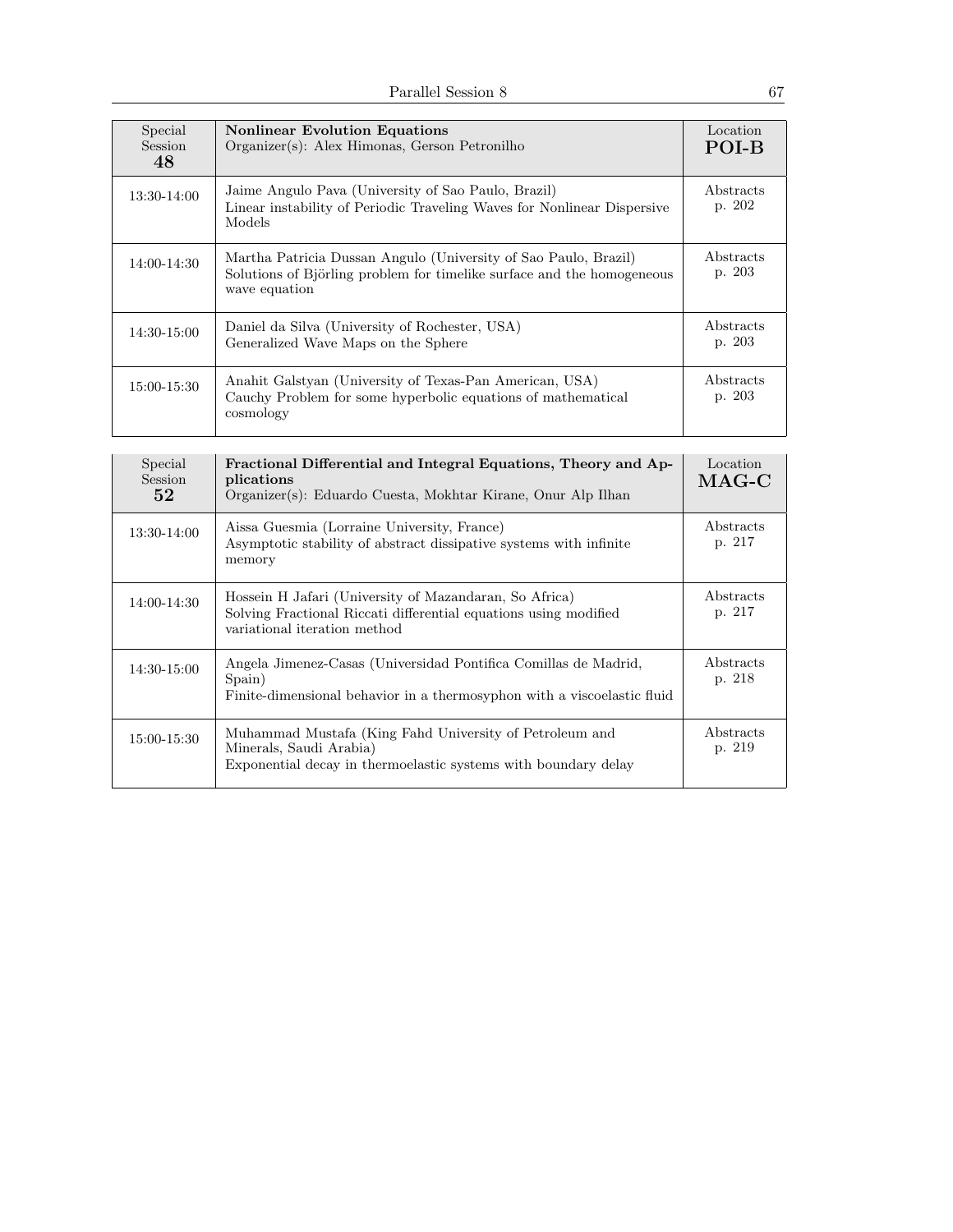| Special<br>Session<br>58 | Variational Analysis and Equilibrium Problems<br>Organizer(s): Patrizia Daniele                                                                                   | Location<br>POI-C   |
|--------------------------|-------------------------------------------------------------------------------------------------------------------------------------------------------------------|---------------------|
| 13:30-14:00              | Annamaria Barbagallo (University of Naples "Fedirico II", Italy)<br>A variational formulation for dynamic market equilibrium problems<br>with excesses            | Abstracts<br>p. 235 |
| 14:00-14:30              | Sofia Giuffre (Mediterranea University of Reggio Calabria, Italy)<br>A survey on duality theory in elastic-plastic torsion problem                                | Abstracts<br>p. 236 |
| $14:30-15:00$            | Tina Wakolbinger (WU (Vienna University of Economics and<br>Business), Austria)<br>The influence of technical, market and legislative factors on e-waste<br>flows | Abstracts<br>p. 237 |
| 15:00-15:30              | Fuminori Toyasaki (York University, Canada)<br>A Variational Inequality Formulation of Economic Network<br>Equilibrium Models with Nonlinear Constraints          | Abstracts<br>p. 237 |

| Special<br>Session<br>75 | Heteroclinic Cycles: Theory and Applications<br>Organizer(s): Peter Ashwin, Pascal Chossat, Reiner Lauterbach                                    | Location<br>POI-D   |
|--------------------------|--------------------------------------------------------------------------------------------------------------------------------------------------|---------------------|
| 13:30-14:00              | Alexandre A Rodrigues (Sciences Faculty Oporto University, Portugal)<br>Heteroclinic Phenomena                                                   | Abstracts<br>p. 282 |
| 14:00-14:30              | Irma Tristan (University of California San Diego, Mexico)<br>Timing Control of Networks with Switching Dynamics                                  | Abstracts<br>p. 282 |
| 14:30-15:00              | Thorsten Riess (University of Konstanz, Germany)<br>Heteroclinic bifurcations near non-reversible homoclinic snaking                             | Abstracts<br>p. 282 |
| 15:00-15:30              | Alexander Lohse (University of Hamburg, Germany)<br>On relations between the stability index and attraction properties of<br>heteroclinic cycles | Abstracts<br>p. 281 |

| Special<br><b>Session</b><br>81 | Analysis and Simulation of Multi-scale Problems<br>Organizer(s): Xiao-Ping Wang, Yang Xiang                                                                                 | Location<br>$REH-3$ |
|---------------------------------|-----------------------------------------------------------------------------------------------------------------------------------------------------------------------------|---------------------|
| 13:30-14:00                     | Pingbing Ming (AMSS, Peoples Rep of China)<br>Well-posedness of A Generalized Peierls-Naborro Model                                                                         | Abstracts<br>p. 302 |
| 14:00-14:30                     | Weiging Ren (New York University, Singapore)<br>A seamless multiscale method and its application to complex fluids                                                          | Abstracts<br>p. 303 |
| 14:30-15:00                     | Phanish Suryanarayana (Georgia Institute of Technology, USA)<br>Coarse-graining Kohn-Sham Density Functional Theory                                                         | Abstracts<br>p. 303 |
| 15:00-15:30                     | Xiaoping Wang (Hong Kong University of Science and Technology,<br>Hong Kong)<br>Efficent numerical methods for the phase field simulation of moving<br>contact line problem | Abstracts<br>p. 303 |